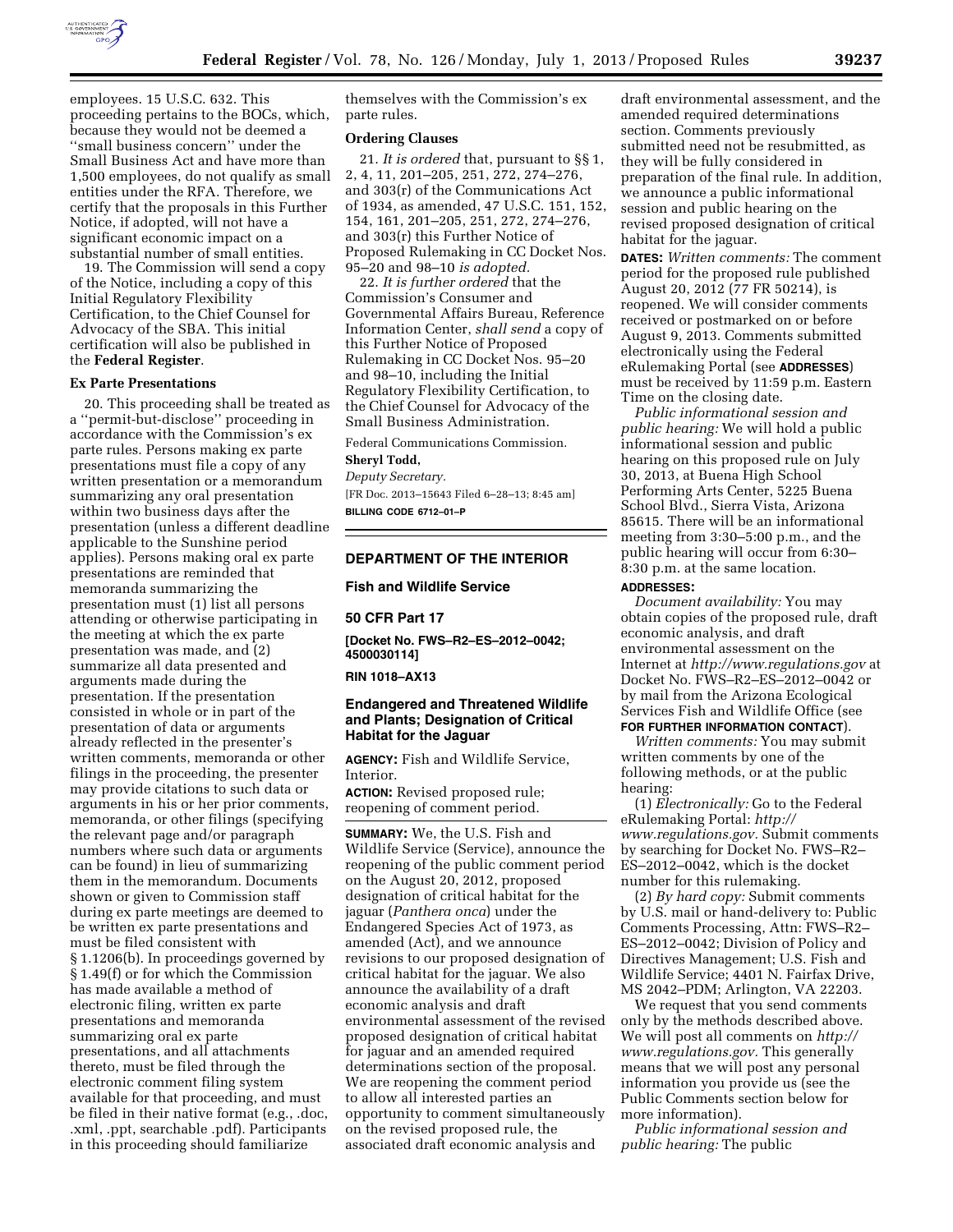informational session and hearing will be held at Buena High School Performing Arts Center, 5225 Buena School Blvd., Sierra Vista, Arizona 85615. People needing reasonable accommodation in order to attend and participate in the public hearing should contact Steve Spangle, Field Supervisor, Arizona Ecological Services Fish and Wildlife Office, as soon as possible (see

**FOR FURTHER INFORMATION CONTACT**).

**FOR FURTHER INFORMATION CONTACT:** 

Steve Spangle, Field Supervisor, U.S. Fish and Wildlife Service, Arizona Ecological Services Fish and Wildlife Office, 2321 West Royal Palm Drive, Suite 103, Phoenix, AZ 85021; by telephone (602–242–0210); or by facsimile (602–242–2513). Persons who use a telecommunications device for the deaf (TDD) may call the Federal Information Relay Service (FIRS) at 800–877–8339.

# **SUPPLEMENTARY INFORMATION:**

#### **Public Comments**

We are reopening the comment period for our proposed critical habitat designation for the jaguar that was published in the **Federal Register** on August 20, 2012 (77 FR 50214). We are specifically seeking comments on the revised proposed designation and the draft economic and environmental analyses, which are now available, for the revised proposed critical habitat designation; see **ADDRESSES** for information on how to submit your comments. We will consider information and recommendations from all interested parties. We are particularly interested in comments concerning:

(1) The reasons why we should or should not designate habitat as ''critical habitat'' under section 4 of the Act (16 U.S.C. 1531 *et seq.*), including whether there are threats to the species from human activity, the degree of which can be expected to increase due to the designation, and whether that increase in threat outweighs the benefit of designation such that the designation of critical habitat may not be prudent.

(2) Specific information on:

(a) The amount and distribution of jaguar habitat;

(b) What areas occupied at the time of listing (1972) (or currently occupied) that contain features essential to the conservation of the species we should include in the designation and why;

(c) What period of time surrounding the time of listing (1972) should be used to determine occupancy and why, and whether or not data from 1982 to the present should be used in this determination;

(d) Special management considerations or protection that may be needed in critical habitat areas we are proposing, including managing for the potential effects of climate change;

(e) What areas not occupied at the time of listing (and that do not contain all of the primary constituent elements comprising proposed jaguar critical habitat) are essential for the conservation of the species and why; and

(f) If an area is essential but was not occupied at the time of listing, what are the habitat features that are essential, and which of these features are the most important?

(3) Land-use designations and current or planned activities in the subject areas and their possible impacts on proposed critical habitat.

(4) Information on the projected and reasonably likely impacts of climate change on the jaguar and proposed critical habitat.

(5) Any probable economic, national security, or other relevant impacts of designating any area that may be included in the final designation; in particular, we seek information on any impacts on small entities or families, and the benefits of including or excluding areas from the proposed designation that exhibit these impacts.

(6) Information on the extent to which the description of economic impacts in the draft economic analysis is complete and accurate and the description of the environmental impacts in the draft environmental assessment is complete and accurate.

(7) If lands owned and managed by Fort Huachuca (Fort) should be considered for exemption because the integrated natural resources management plan for the Fort currently benefits the jaguar, whether or not management activities specifically address the species.

(8) Whether any specific areas we are proposing for critical habitat designation should be considered for exclusion under section 4(b)(2) of the Act, and whether the benefits of potentially excluding any specific area outweigh the benefits of including that area under section 4(b)(2) of the Act.

(9) Whether we could improve or modify our approach to designating critical habitat in any way to provide for greater public participation and understanding, or to better accommodate public concerns and comments.

If you submitted comments or information on the proposed rule (77 FR 50214; August 20, 2012) during the initial comment period from August 20, 2012, to October 19, 2012, please do not

resubmit them. We have incorporated them into the public record, and we will fully consider them in the preparation of our final rule. Our final determination concerning critical habitat will take into consideration all written comments and any additional information we receive during both comment periods. On the basis of public comments and other relevant information, we may, during the development of our final determination on the proposed critical habitat designation, find that areas proposed are not essential, are appropriate for exclusion under section 4(b)(2) of the Act, or are not appropriate for exclusion.

You may submit your comments and materials concerning the revised proposed rule, draft economic analysis, or draft environmental assessment by one of the methods listed in the **ADDRESSES** section. We request that you send comments only by the methods described in the **ADDRESSES** section.

If you submit a comment via *[http://](http://www.regulations.gov)  [www.regulations.gov,](http://www.regulations.gov)* your entire comment—including any personal identifying information—will be posted on the Web site. We will post all hardcopy comments on *[http://](http://www.regulations.gov)  [www.regulations.gov](http://www.regulations.gov)* as well. If you submit a hardcopy comment that includes personal identifying information, you may request at the top of your document that we withhold this information from public review. However, we cannot guarantee that we will be able to do so.

Comments and materials we receive, as well as supporting documentation we used in preparing the revised proposed rule, draft economic analysis, and draft environmental assessment, will be available for public inspection on *[http://](http://www.regulations.gov)  [www.regulations.gov](http://www.regulations.gov)* at Docket No. FWS–R2–ES–2012–0042, or by appointment, during normal business hours, at the U.S. Fish and Wildlife Service, Arizona Ecological Services Fish and Wildlife Office (see **FOR FURTHER INFORMATION CONTACT**). You may obtain copies of the proposed rule, the draft economic analysis, and the draft environmental assessment on the Internet at *<http://www.regulations.gov>* at Docket Number FWS–R2–ES–2012– 0042, or by mail from the Arizona Ecological Services Fish and Wildlife Office (see **FOR FURTHER INFORMATION CONTACT**).

#### **Background**

It is our intent to discuss only those topics directly relevant to the designation of critical habitat for jaguar in this document. For more information on the species, the species' habitat, and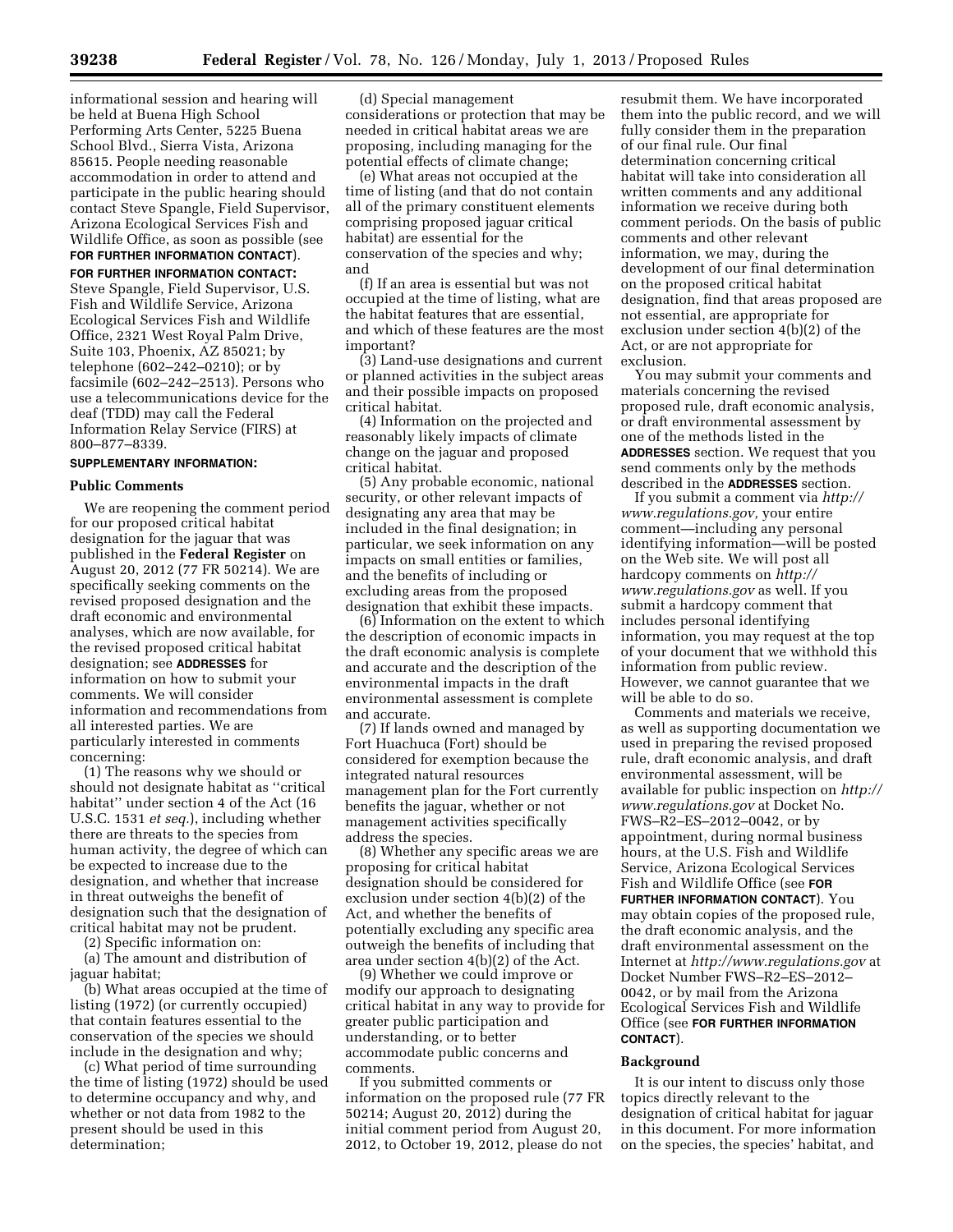previous Federal actions concerning the jaguar, refer to the proposed designation of critical habitat, published in the **Federal Register** on August 20, 2012 (77 FR 50214). The proposed rule is available online at *[http://](http://www.regulations.gov)  [www.regulations.gov](http://www.regulations.gov)* (at Docket Number FWS–R2–ES–2012–0042) or from the Arizona Ecological Services Fish and Wildlife Office (see **FOR FURTHER INFORMATION CONTACT**).

#### *Previous Federal Actions*

On August 20, 2012, we published a proposed rule to designate critical habitat for the jaguar (77 FR 50214). In that proposed rule, we proposed to designate approximately 838,232 acres  $(ac)$  (339,220 hectares (ha)) as critical habitat in six units located in Pima, Santa Cruz, and Cochise Counties, Arizona, and Hidalgo County, New Mexico. That proposal had a 60-day comment period, ending October 19, 2012. We received requests for a public hearing; therefore, a public hearing will be held (see **DATES** and **ADDRESSES**).

In 2013, we received a report from the Jaguar Recovery Team that included a revised habitat model for jaguar in the proposed Northwestern Recovery Unit (Sanderson and Fisher 2013, entire). This report recommended defining habitat patches of less than 100 square kilometers (km) (38.6 square miles (mi)) in size as unsuitable for jaguars; therefore, we incorporated this information into the physical and biological feature for the jaguar, which formerly described areas of less than 84 square km (32.4 square mi) as unsuitable. Additionally, the report recommended slight changes to some of the habitat features we used to describe the primary constituent elements (PCEs) comprising jaguar critical habitat (see Changes from Previously Proposed Critical Habitat, below). The revised physical and biological feature and PCEs resulted in changes to the boundaries of our original proposed critical habitat, and we are revising our proposal for jaguar critical habitat in this document. In this revised rule, we propose to designate approximately 858,137 ac (347,277 ha) as critical habitat in six units located in Pima, Santa Cruz, and Cochise Counties, Arizona, and Hidalgo County, New Mexico.

### *Critical Habitat*

Section 3 of the Act defines critical habitat as the specific areas within the geographical area occupied by a species, at the time it is listed in accordance with the Act, on which are found those physical or biological features essential to the conservation of the species and

that may require special management considerations or protection, and specific areas outside the geographical area occupied by a species at the time it is listed, upon a determination that such areas are essential for the conservation of the species. If the proposed rule is made final, section 7 of the Act will prohibit destruction or adverse modification of critical habitat by any activity funded, authorized, or carried out by any Federal agency. Federal agencies proposing actions affecting critical habitat must consult with us on the effects of their proposed actions, under section 7(a)(2) of the Act.

# **Changes From Previously Proposed Critical Habitat**

On August 20, 2012, we published in the **Federal Register** a proposed rule to designate critical habitat for the jaguar (77 FR 50214). We based the physical and biological feature and PCEs on a preliminary report we received from the Jaguar Recovery Team in 2011, in which the habitat features preferred by the jaguar were described based on the best available science and expert opinion of the team at that time.

Since then, the Jaguar Recovery Team continued to revise and refine these habitat features, resulting in a habitat model that we received in 2013. The changes included: (1) Defining habitat patches of less than 100 square km (38.6 square mi) in size as unsuitable (the physical and biological feature formerly described areas of less than 84 square km (32.4 square mi) as unsuitable); (2) delineating areas 2,000 meters (6,562 feet) and higher as unsuitable (previously there was no PCE related to an upper-elevation limit); (3) including a canopy cover from greater than 1 to 50 percent as suitable (PCE 4 formerly included a range of 3 to 40 percent canopy cover); and (4) slightly diminishing the level of human influence tolerated by jaguars in the northern part of the proposed Northwestern Recovery Unit (PCE 6). When combined, these changes added some new areas containing all of the PCEs, while other areas no longer contained all of the PCEs, and therefore were removed. An increase in area was usually due to the increased range in canopy cover (from greater than 1 to 50 percent, instead of 3 to 40 percent), while a decrease in area was usually due to the upper elevation limit of 2,000 meters (6,562 feet).

In addition to the changes described above, recent photos (October 2012 through January 2013) have been taken of a jaguar in the Santa Rita Mountains. While our understanding of the habitat features did not change drastically

between 2012 and 2013, the combination of a slightly different physical and biological feature and several PCEs (as described above) and the new jaguar sightings have resulted in the proposed revisions to our August 20, 2012, proposed critical habitat rule for the jaguar that are described in this document.

# Primary Constituent Elements for Jaguars

Based on our current knowledge of the physical or biological feature and habitat characteristics required to sustain the jaguar's vital life-history functions in the Northwestern Recovery Unit and the United States, we determine that the primary constituent elements specific to jaguars are: Expansive open spaces in the southwestern United States of at least 100 square km (38.6 square mi) in size which:

(1) Provide connectivity to Mexico; (2) Contain adequate levels of native prey species, including deer and javelina, as well as medium-sized prey such as coatis, skunks, raccoons, or jackrabbits;

(3) Include surface water sources available within 20 km (12.4 mi) of each other;

(4) Contain from greater than 1 to 50 percent canopy cover within Madrean evergreen woodland, generally recognized by a mixture of oak, juniper, and pine trees on the landscape, or semidesert grassland vegetation communities, usually characterized by *Pleuraphis mutica* (tobosagrass) or *Bouteloua eriopoda* (black grama) along with other grasses;

(5) Are characterized by intermediately, moderately, or highly rugged terrain;

(6) Are characterized by minimal to no human population density, no major roads, or no stable nighttime lighting over any 1-square-km (0.4-square-mi) area; and

(7) Are below 2,000 m (6,562 feet) in elevation.

#### **Proposed Critical Habitat Designation**

We are proposing six units as critical habitat for the jaguar. The critical habitat areas we describe below constitute our current best assessment of areas that meet the definition of critical habitat for the jaguar. The six units we propose as critical habitat are: (1) Baboquivari Unit divided into subunits (1a) Baboquivari-Coyote Subunit, including the Northern Baboquivari, Saucito, Quinlan, and Coyote Mountains, and (1b) the Southern Baboquivari Subunit; (2) Atascosa Unit, including the Pajarito, Atascosa, and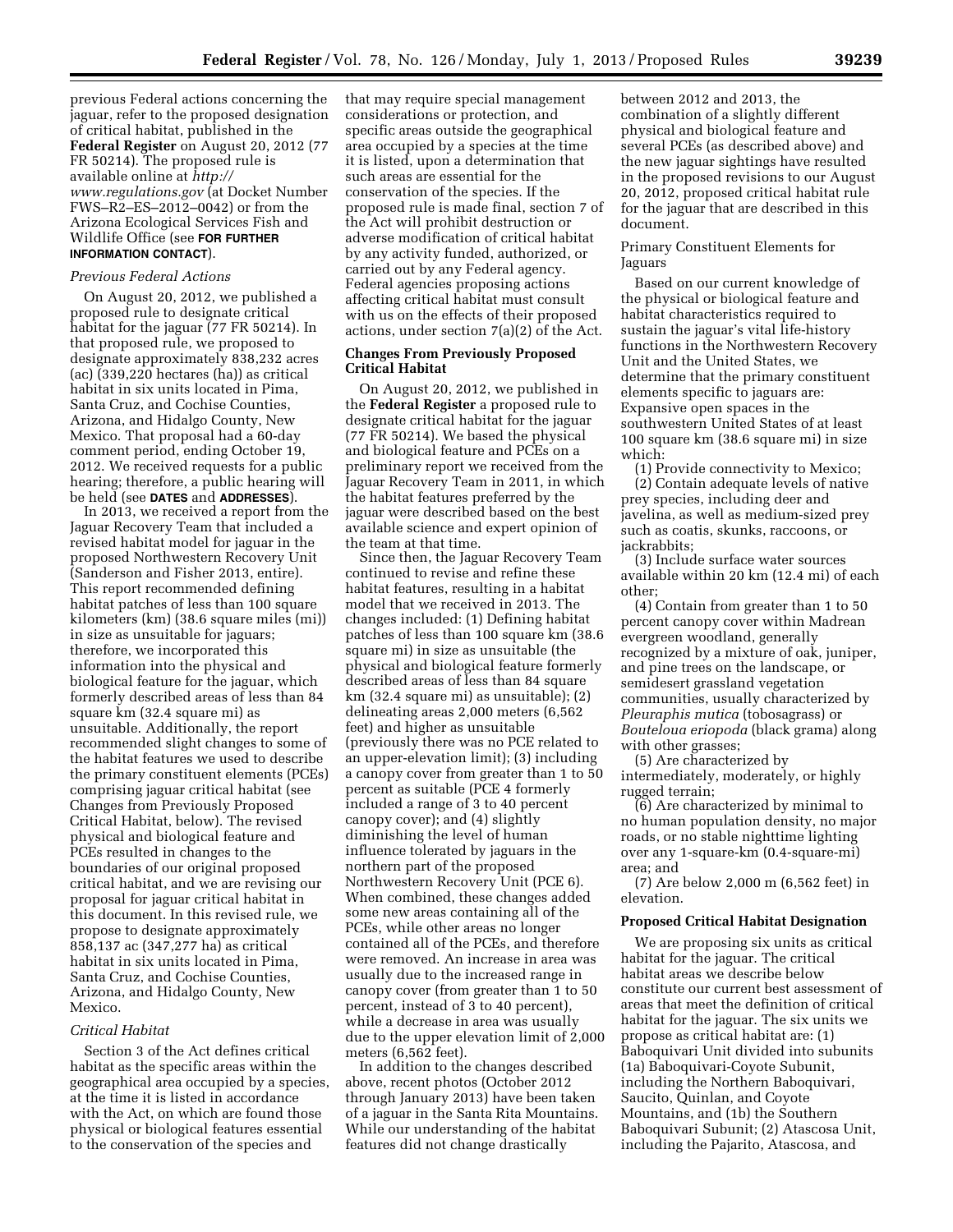Tumacacori Mountains; (3) Patagonia Unit, including the Patagonia, Santa Rita, Empire, and Huachuca Mountains, and the Canelo and Grosvenor Hills; (4) Whetstone Unit, divided into subunits (4a) Whetstone Subunit, (4b) Whetstone-

Santa Rita Subunit, and (4c) Whetstone-Huachuca Subunit; (5) Peloncillo Unit, including the Peloncillo Mountains both in Arizona and New Mexico; and (6) San Luis Unit, including the northern extent of the San Luis Mountains at the

New Mexico-Mexico border. Table 1 lists both the unoccupied units and those that may have been occupied at the time of listing.

# TABLE 1—OCCUPANCY OF JAGUARS BY PROPOSED CRITICAL HABITAT UNITS

[All units are in Arizona unless otherwise noted]

| Unit                             |      |  |  |  |  |
|----------------------------------|------|--|--|--|--|
| 1-Baboquivari Unit               |      |  |  |  |  |
| 1a-Baboquivari-Coyote Subunit:   |      |  |  |  |  |
|                                  | Yes. |  |  |  |  |
|                                  | Yes. |  |  |  |  |
|                                  | Yes. |  |  |  |  |
|                                  | Yes. |  |  |  |  |
| 1b-Southern Baboquivari Subunit: |      |  |  |  |  |
|                                  | No.  |  |  |  |  |
| 2-Atascosa Unit:                 |      |  |  |  |  |
|                                  | Yes. |  |  |  |  |
|                                  | Yes. |  |  |  |  |
|                                  | Yes. |  |  |  |  |
| 3-Patagonia Unit:                |      |  |  |  |  |
|                                  | Yes. |  |  |  |  |
|                                  | Yes. |  |  |  |  |
|                                  | Yes. |  |  |  |  |
|                                  | Yes. |  |  |  |  |
|                                  | Yes. |  |  |  |  |
|                                  | Yes. |  |  |  |  |
| 4-Whetstone Unit                 |      |  |  |  |  |
| 4a-Whetstone Subunit:            |      |  |  |  |  |
|                                  | Yes. |  |  |  |  |
| 4b-Whetstone-Santa Rita Subunit: |      |  |  |  |  |
|                                  | No.  |  |  |  |  |
| 4c-Whetstone-Huachuca Subunit:   |      |  |  |  |  |
|                                  | No.  |  |  |  |  |
| 5-Peloncillo Unit:               |      |  |  |  |  |
|                                  | Yes. |  |  |  |  |
| 6-San Luis Unit:                 |      |  |  |  |  |
|                                  | Yes. |  |  |  |  |

The approximate area of each proposed critical habitat unit is shown in Table 2.

# TABLE 2—AREA OF PROPOSED CRITICAL HABITAT UNITS FOR THE JAGUAR

| Unit or subunit | Federal |         | State  |         | Tribal |        | Private |         | Total   | Total   |
|-----------------|---------|---------|--------|---------|--------|--------|---------|---------|---------|---------|
|                 | Ha      | Ac      | Ha     | Ac      | Ha     | Ac     | Ha      | Ac      | Ha      | Ac      |
|                 | 4,396   | 10.862  | 9,239  | 22.831  | 20.764 | 51.308 | 3.290   | 8.130   | 37.689  | 93.130  |
|                 | 624     | 1.543   | 6.157  | 15,213  | 10.829 | 26.759 | .843    | 4.555   | 19.453  | 48.070  |
|                 | 53.807  | 132.961 | 2.296  | 5.672   |        |        | 2.522   | 6.231   | 58.625  | 144.864 |
|                 | 107.471 | 265.566 | 11,847 | 29,274  |        | 0      | 29.046  | 71.775  | 148.364 | 366.615 |
|                 | 16,066  | 39.699  | 5.445  | 13.455  |        | 0      | 3.774   | 9.325   | 25,284  | 62.478  |
|                 | 532     | 1.313   | 4.612  | 11.396  |        | 0      |         |         | 5.143   | 12.710  |
|                 | 1.654   | 4.088   | 2.981  | 7.366   |        | 0      | 3.391   | 8.379   | 8.026   | 19.832  |
|                 | 28.393  | 70.160  | 7,861  | 19.426  |        |        | 5,317   | 13.138  | 41,571  | 102.723 |
|                 |         |         |        |         |        | 0      | 3.122   | 7.714   | 3.122   | 7.714   |
|                 | 212.943 | 526.191 | 50.437 | 124.633 | 31.593 | 78.067 | 52.304  | 129.246 | 347.277 | 858.137 |

Note: Area sizes may not sum due to rounding.

We present brief descriptions of all units, and reasons why they meet the definition of critical habitat for jaguar, below.

Subunit 1a: Baboquivari-Coyote Subunit

Subunit 1a consists of 37,689 ha (93,130 ac) in the northern Baboquivari, Saucito, Quinlan, and Coyote Mountains in Pima County, Arizona.

This subunit is generally bounded by the eastern side of the Baboquivari Valley to the west, State Highway 86 to the north, the western side of the Altar Valley to the east, and up to and including Leyvas and Bear Canyons to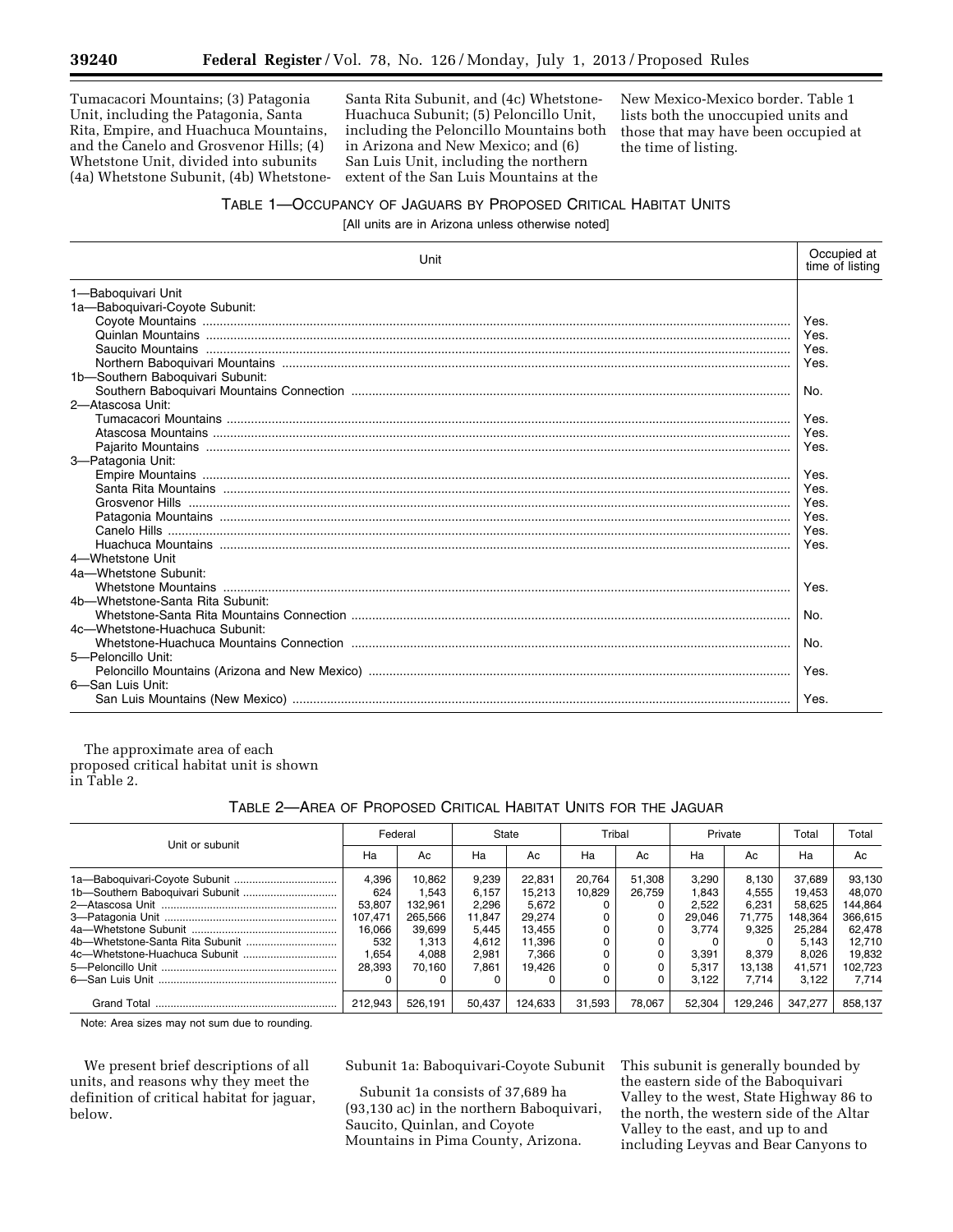the south. Land ownership within the unit includes approximately 4,396 ha (10,862 ac) of Federal lands; 20,764 ha (51,308 ac) of Tohono O'odham Nation lands; 9,239 ha (22,831 ac) of Arizona State lands; and 3,290 ha (8,130 ac) of private lands. The Federal land is administered by the Service and Bureau of Land Management. We consider the Baboquivari-Coyote Subunit occupied at the time of listing (37 FR 6476; March 30, 1972) (see ''Occupied Area at the Time of Listing'' in our August 20, 2012, proposed rule (77 FR 50214)), and it may be currently occupied, based on jaguar photos from 1996 and from 2001– 2008. It contains all elements of the physical or biological feature essential to the conservation of the jaguar, except for connectivity to Mexico.

The primary land uses within Subunit 1a include ranching, grazing, borderrelated activities, Federal land management activities, and recreational activities throughout the year, including, but not limited to, hiking, birding, horseback riding, and hunting. Special management considerations or protections needed within the subunit would need to address threats presented by increased human disturbances in remote locations through construction of impermeable fences and widening or construction of roadways, power lines, or pipelines.

# Subunit 1b: Southern Baboquivari Subunit

Subunit 1b consists of 19,453 ha (48,070 ac) in the southern Baboquivari Mountains in Pima County, Arizona. This subunit is generally bounded by the eastern side of the Baboquivari Valley to the west, up to but not including Leyvas and Bear Canyons to the north, the western side of the Altar Valley to the east, and the U.S.-Mexico border to the south. Land ownership within the unit includes approximately 624 ha (1,543 ac) of Federal lands; 10,829 ha (26,759 ac) of Tohono O'odham Nation lands; 6,157 ha (15,213 ac) of Arizona State lands; and 1,843 ha (4,555 ac) of private lands. The Federal land is administered by the Service and Bureau of Land Management. The Southern Baboquivari Subunit provides connectivity to Mexico and was not occupied at the time of listing, but is essential to the conservation of the jaguar because it contributes to the species' persistence by providing connectivity to occupied areas.

The primary land uses within Subunit 1b include ranching, grazing, borderrelated activities, Federal land management activities, and recreational activities throughout the year,

including, but not limited to, hiking, birding, horseback riding, and hunting.

#### Unit 2: Atascosa Unit

Unit 2 consists of 58,625 ha (144,864 ac) in the Pajarito, Atascosa, and Tumacacori Mountains in Pima and Santa Cruz Counties, Arizona. Unit 2 is generally bounded by the eastern side of San Luis Mountains (Arizona) to the west, roughly 4 km (2.5 mi) south of Arivaca Road to the north, Interstate 19 to the east, and the U.S.-Mexico border to the south. Land ownership within the unit includes approximately 53,807 ha (132,961 ac) of Federal lands; 2,296 ha (5,672 ac) of Arizona State lands; and 2,522 ha (6,231 ac) of private lands. The Federal land is administered by the Coronado National Forest and Bureau of Land Management. We consider the Atascosa Unit occupied at the time of listing (37 FR 6476; March 30, 1972) (see ''Occupied Area at the Time of Listing'' in our August 20, 2012, proposed rule (77 FR 50214)), and it may be currently occupied based on multiple photos of two, or possibly three, jaguars from 2001–2008. It contains all elements of the physical or biological feature essential to the conservation of the jaguar.

The primary land uses within Unit 2 include Federal land management activities, border-related activities, grazing, and recreational activities throughout the year, including, but not limited to, hiking, camping, birding, horseback riding, picnicking, sightseeing, and hunting. Special management considerations or protections needed within the unit would need to address threats posed by increased human disturbances into remote locations through construction of impermeable fences and widening or construction of roadways, power lines, or pipelines.

## Unit 3: Patagonia Unit

Unit 3 consists of 148,364 ha (366,615 ac) in the Patagonia, Santa Rita, Empire, and Huachuca Mountains, as well as the Canelo and Grosvenor Hills, in Pima, Santa Cruz, and Cochise Counties, Arizona. Unit 3 is generally bounded by a line running roughly 3 km (1.9 mi) east of Interstate 19 to the west; a line running roughly 6 km (3.7 mi) south of Interstate 10 to the north; Cienega Creek and Highways 83, 90, and 92 to the east, including the eastern slopes of the Empire Mountains; and the U.S.-Mexico border to the south. Land ownership within the unit includes approximately 107,471 ha (265,566 ac) of Federal lands; 11,847 ha (29,274 ac) of Arizona State lands; and 29,046 ha (71,775 ac) of private lands. The Federal land is

administered by the Coronado National Forest, Bureau of Land Management, National Park Service, and Fort Huachuca. We consider the Patagonia Unit occupied at the time of listing (37 FR 6476; March 30, 1972) based on the 1965 record from the Patagonia Mountains (see ''Occupied Area at the Time of Listing'' in our August 20, 2012, proposed rule (77 FR 50214)) and currently occupied based on photos taken from October 2012, through January 2013, of a male jaguar in the Santa Rita Mountains. The mountain ranges within this unit contain all elements of the physical or biological feature essential to the conservation of the jaguar.

The primary land uses within Unit 3 include military activities associated with Fort Huachuca, as well as Federal land management activities, borderrelated activities, grazing, and recreational activities throughout the year, including, but not limited to, hiking, camping, birding, horseback riding, picnicking, sightseeing, and hunting. Special management considerations or protections needed within the unit would need to address threats posed by human disturbances through such activities as military ground maneuvers and increased human presence in remote locations through mining and development activities, construction of impermeable fences, and widening or construction of roadways, power lines, or pipelines.

#### Subunit 4a: Whetstone Subunit

Subunit 4a consists of 25,284 ha (62,478 ac) in the Whetstone Mountains in Pima, Santa Cruz, and Cochise Counties, Arizona. Subunit 4a is generally bounded by a line running roughly 4 km (2.5 mi) east of Cienega Creek to the west, a line running roughly 6 km (3.7 mi) south of Interstate 10 to the north, Highway 90 to the east, and Highway 82 to the south. Land ownership within the subunit includes approximately 16,066 ha (39,699 ac) of Federal lands; 5,445 ha (13,455 ac) of Arizona State lands; and 3,774 ha (9,325 ac) of private lands. The Federal land is administered by the Coronado National Forest and Bureau of Land Management. We consider the Whetstone Subunit occupied at the time of listing (37 FR 6476; March 30, 1972) (see ''Occupied Area at the Time of Listing'' in our August 20, 2012, proposed rule (77 FR 50214)), and, based on photographs taken in 2011, it may be currently occupied. The mountain range within this subunit contains all elements of the physical or biological feature essential to the conservation of the jaguar, except for connectivity to Mexico.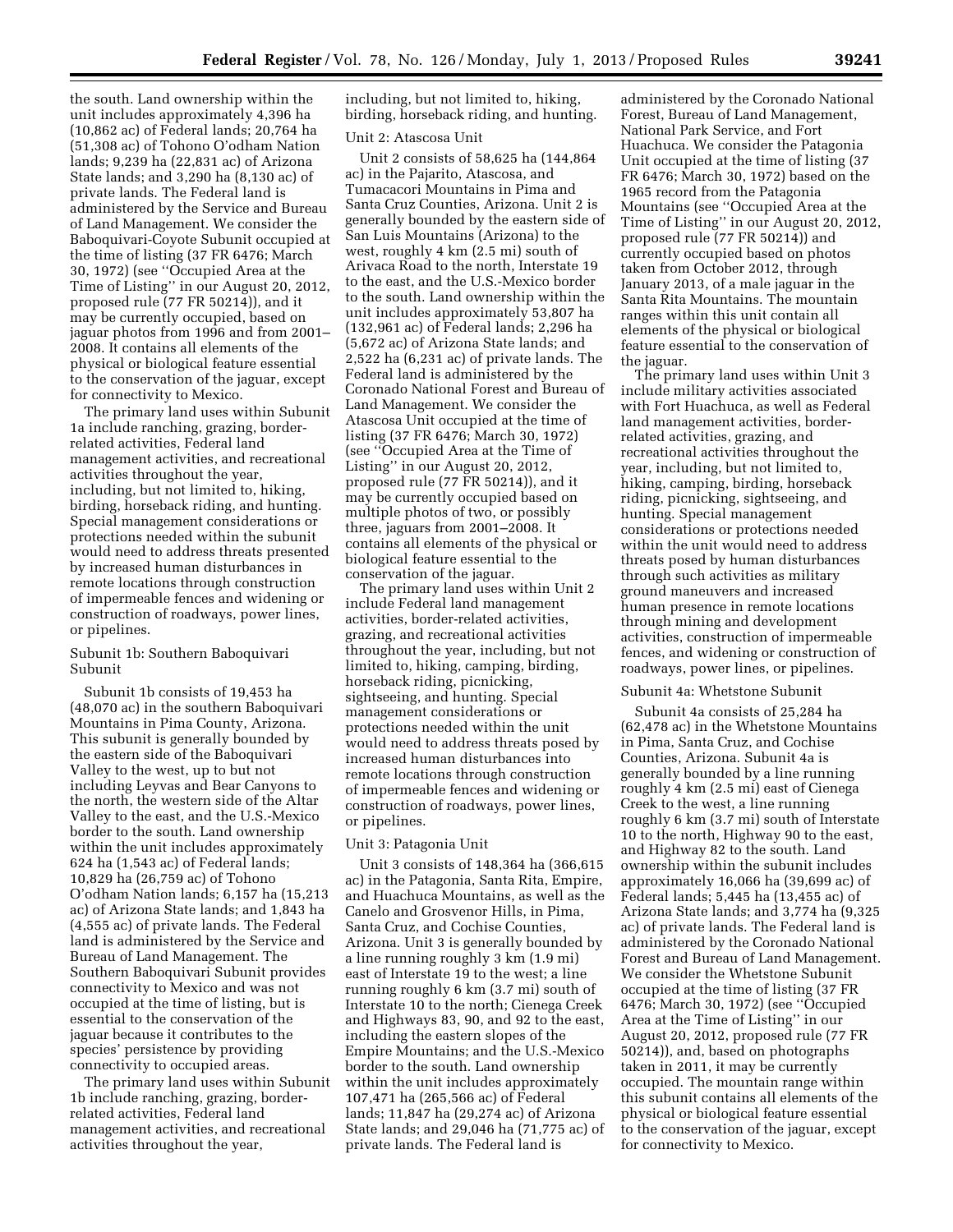The primary land uses within Subunit 4a include Federal land management activities, grazing, and recreational activities throughout the year, including, but not limited to, hiking, camping, birding, horseback riding, picnicking, sightseeing, and hunting. Special management considerations or protections needed within the subunit would need to address threats posed by increased human disturbances as a result of development activities, and widening or construction of roadways, power lines, or pipelines.

Subunit 4b: Whetstone-Santa Rita Subunit

Subunit 4b consists of 5,143 ha (12,710 ac) between the Empire Mountains and northern extent of the Whetstone Mountains in Pima County, Arizona. Subunit 4b is generally bounded by (but does not include): The eastern slopes of the Empire Mountains to the west, a line running roughly 6 km (3.7 mi) south of Interstate 10 to the north, the western slopes of the Whetstone Mountains to the east, and Stevenson Canyon to the south. Land ownership within the subunit includes approximately 532 ha (1,313 ac) of Federal lands and 4,612 ha (11,396 ac) of Arizona State lands. The Whetstone-Santa Rita Subunit provides connectivity from the Whetstone Mountains to Mexico and was not occupied at the time of listing, but is essential to the conservation of the jaguar because it contributes to the species' persistence by providing connectivity to occupied areas.

The primary land uses within Subunit 4b include grazing and recreational activities throughout the year, including, but not limited to, hiking, camping, birding, horseback riding, picnicking, sightseeing, and hunting.

# Subunit 4c: Whetstone-Huachuca Subunit

Subunit 4c consists of 8,026 ha (19,832 ac) between the Huachuca Mountains and southern extent of the Whetstone Mountains in Santa Cruz and Cochise Counties, Arizona. Subunit 4c is generally bounded by Highway 83, Elgin-Canelo Road, and Upper Elgin Road to the west; Highway 82 to the north; a line running roughly 4 km (2.5 mi) west of Highway 90 to the east; and up to but not including the Huachuca Mountains to the south. Land ownership within the subunit includes approximately 1,654 ha (4,088 ac) of Federal lands; 2,981 ha (7,366 ac) of Arizona State lands; and 3,391 ha (8,379 ac) of private lands. The Federal land is administered by the Coronado National Forest, Bureau of Land Management,

and Fort Huachuca. The Whetstone-Huachuca Subunit provides connectivity from the Whetstone Mountains to Mexico and was not occupied at the time of listing, but is essential to the conservation of the jaguar because it contributes to the species' persistence by providing connectivity to occupied areas.

The primary land uses within Subunit 4c include military activities associated with Fort Huachuca, as well as Federal forest management activities, grazing, and recreational activities throughout the year, including, but not limited to, hiking, camping, birding, horseback riding, picnicking, sightseeing, and hunting.

# Unit 5: Peloncillo Unit

Unit 5 consists of 41,571 ha (102,723 ac) in the Peloncillo Mountains in Cochise County, Arizona, and Hidalgo County, New Mexico. Unit 5 is generally bounded by the eastern side of the San Bernardino Valley to the west, Skeleton Canyon Road and the northern boundary of the Coronado National Forest to the north, the western side of the Animas Valley to the east, and the U.S.-Mexico border on the south. Land ownership within the unit includes approximately 28,393 ha (70,160 ac) of Federal lands; 7,861 ha (19,426 ac) of Arizona State lands; and 5,317 ha (13,138 ac) of private lands. The Federal land is administered by the Coronado National Forest and Bureau of Land Management. We consider the Peloncillo Unit occupied at the time of listing (37 FR 6476; March 30, 1972) (see ''Occupied Area at the Time of Listing'' in our August 20, 2012, proposed rule (77 FR 50214)), and it may be currently occupied based on a track documented in 1995 and photographs taken in 1996. It contains all elements of the physical or biological feature essential to the conservation of the jaguar.

The primary land uses within Unit 5 include Federal land management activities, border-related activities, grazing, and recreational activities throughout the year, including, but not limited to, hiking, camping, birding, horseback riding, picnicking, sightseeing, and hunting. Special management considerations or protections needed within the unit would need to address threats posed by increased human disturbances in remote locations through construction of impermeable fences and widening or construction of roadways, power lines, or pipelines.

# Unit 6: San Luis Unit

Unit 6 consists of 3,122 ha (7,714 ac) in the northern extent of the San Luis Mountains in Hidalgo County, New Mexico. Unit 6 is generally bounded by the eastern side of the Animas Valley to the west, a line running roughly 1.5 km (0.9 mi) south of Highway 79 to the north, an elevation line at approximately 1,600 m (5,249 ft) on the east side of the San Luis Mountains, and the U.S.-Mexico border to the south. Land within the unit is entirely privately owned. We consider the San Luis Unit occupied at the time of listing (37 FR 6476; March 30, 1972) (see ''Occupied Area at the Time of Listing'' in our August 20, 2012, proposed rule (77 FR 50214)), and it may be currently occupied based on photographs taken in 2006. Unit 6 contains almost all elements (PCEs 2–7) of the physical or biological feature essential to the conservation of the jaguar except for PCE 1 (expansive open space). This unit is included because, while by itself it does not provide at least 100 square km (38.6 square mi) of jaguar habitat in the United States, additional habitat can be found immediately adjacent south of the U.S.-Mexico border, and therefore this area represents a small portion of a much larger area of habitat.

The primary land uses within Unit 6 include border-related activities, grazing, and some recreational activities throughout the year, including, but not limited to, hiking, horseback riding, and hunting. Special management considerations or protections needed within the unit would need to address threats posed by increased human disturbances into remote locations through construction of impermeable fences and widening or construction of roadways, power lines, or pipelines.

# *Consideration of Impacts Under Section 4(b)(2) of the Act*

Section 4(b)(2) of the Act requires that we designate or revise critical habitat based upon the best scientific data available, after taking into consideration the economic impact, impact on national security, or any other relevant impact of specifying any particular area as critical habitat. We may exclude an area from critical habitat if we determine that the benefits of excluding the area outweigh the benefits of including the area as critical habitat, provided such exclusion will not result in the extinction of the species.

When considering the benefits of inclusion for an area, we consider the additional regulatory benefits that area would receive from the protection from adverse modification or destruction as a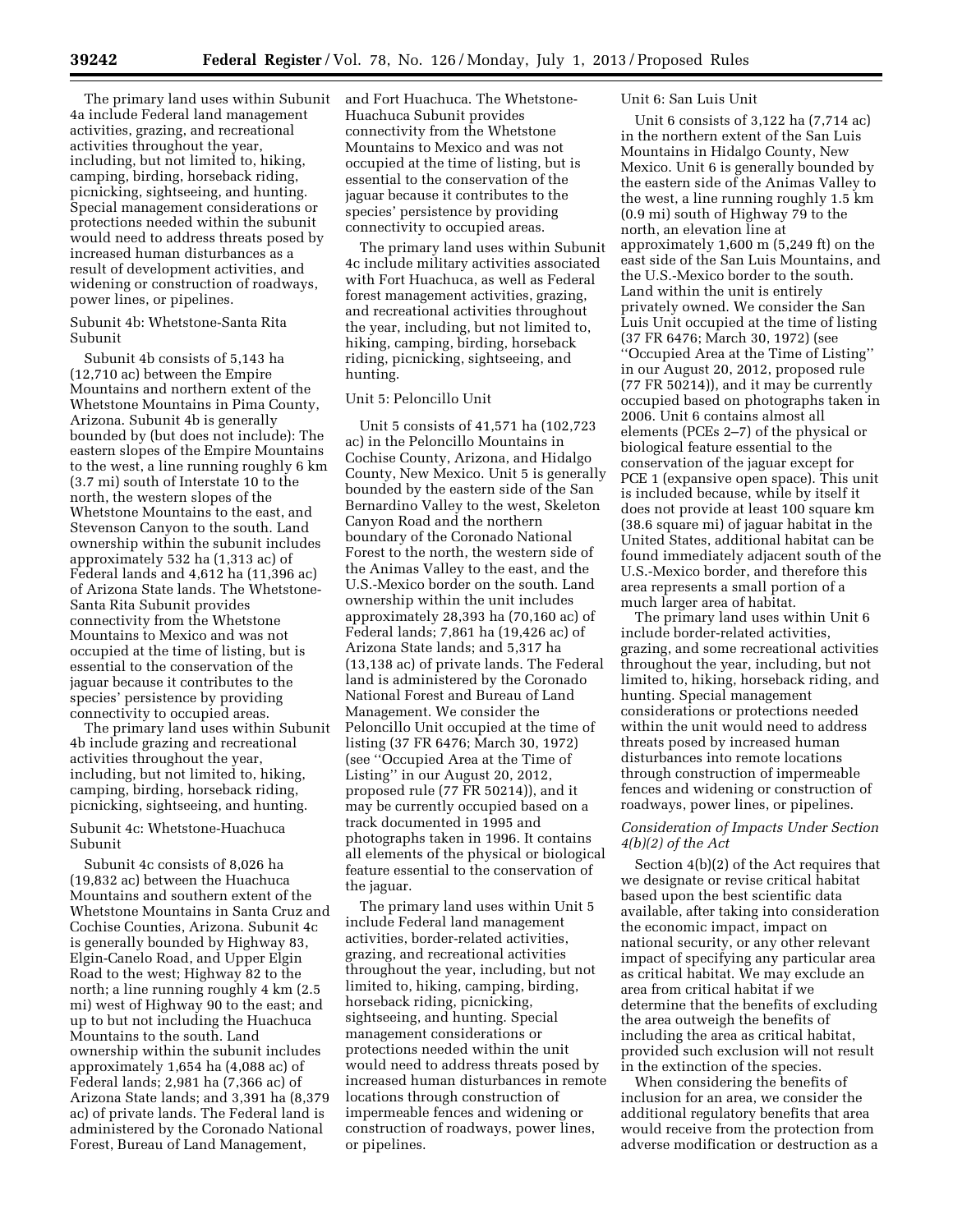result of actions with a Federal nexus (activities conducted, funded, permitted, or authorized by Federal agencies), the educational benefits of mapping areas containing essential features that aid in the recovery of the listed species, and any benefits that may result from designation due to State or Federal laws that may apply to critical habitat.

When considering the benefits of exclusion, we consider, among other things, whether exclusion of a specific area is likely to result in conservation; the continuation, strengthening, or encouragement of partnerships; or implementation of a management plan. We are considering excluding lands owned and managed by the Tohono O'odham Nation from critical habitat. The Tohono O'odham Nation has indicated that they are preparing a Jaguar Management Plan, which we expect to receive during this comment period. However, the final decision on whether to exclude any areas will be based on the best scientific data available at the time of the final designation, including information obtained during the comment period and information about the economic impact of designation. Accordingly, we have prepared a draft economic analysis concerning the proposed critical habitat designation, which is available for review and comment (see **ADDRESSES**).

### **Draft Economic Analysis**

The draft economic analysis describes the economic impacts of all potential conservation efforts for the jaguar; some of these costs will likely be incurred regardless of whether we designate critical habitat. The economic impact of the proposed critical habitat designation is analyzed by comparing scenarios both ''with critical habitat'' and ''without critical habitat.'' The ''without critical habitat'' scenario represents the baseline for the analysis, considering protections already in place for the species (e.g., under the Federal listing and other Federal, State, and local regulations). The baseline, therefore, represents the costs incurred regardless of whether critical habitat is designated. The ''with critical habitat'' scenario describes the incremental impacts associated specifically with the designation of critical habitat for the species. The incremental conservation efforts and associated impacts are those not expected to occur absent the designation of critical habitat for the species.

Most courts have held that the Service only needs to consider the incremental impacts imposed by the critical habitat designation over and above those impacts imposed as a result of listing

the species. For example, the Ninth Circuit Court of Appeals reached this conclusion twice within the last few years, and the U.S. Supreme Court declined to hear any further appeal from those rulings (*Arizona Cattle Growers' Assoc.* v. *Salazar,* 606 F.3d 116, (9th Cir. June 4, 2010) cert. denied, 179 L. Ed. 2d 300, 2011 U.S. LEXIS 1362, 79 U.S.L.W. 3475 (2011); *Home Builders Association of Northern California* v. *United States Fish & Wildlife Service,* 616 F. 3rd 983 (9th Cir. 2010) cert. denied, 179 L. Ed. 2d 300, 2011 U.S. LEXIS 1362, 79 U.S.L.W. 3475 (2011)).

However, the prevailing court decisions in the Tenth Circuit Court of Appeals do not allow the incremental analysis approach. Instead, the Tenth Circuit requires that the Service consider both the baseline economic impacts imposed due to listing the species and the additional incremental economic impacts imposed by designating critical habitat (*New Mexico Cattle Growers Ass'n* v. *FWS,* 248 F.3d 1277 (10th Cir. May 11, 2001)). As a consequence, an economic analysis for critical habitat that is being proposed for designation within States that fall within the jurisdiction of the Tenth Circuit (as this designation does) should include a coextensive cost evaluation which addresses, and quantifies to the extent feasible, all of the conservationrelated impacts associated with the regulatory baseline (those resulting under the jeopardy standard under section 7 of the Act, and under sections 9 and 10 of the Act). In other words, the allocation of impacts should show those that are part of the regulatory baseline and those that are unique to the critical habitat designation. For a further description of the methodology of the analysis, see Chapter 2.3, ''Analytic Framework and Scope of the Analysis,'' of the draft economic analysis.

The draft economic analysis provides estimated costs of the foreseeable potential economic impacts of the proposed critical habitat designation for the jaguar over the next 20 years, which was determined to be the appropriate period for analysis because limited planning information is available for most activities to forecast activity levels for projects beyond a 20-year timeframe. It identifies potential incremental costs as a result of the proposed critical habitat designation; these are those costs attributed to critical habitat over and above those baseline costs attributed to listing.

The draft economic analysis quantifies economic impacts of jaguar conservation efforts associated with the following categories of activity: (1) Federal land management; (2) border

protection activities; (3) mining; (4) transportation activities; (5) development; (6) military activities; (7) livestock grazing and other activities; and (8) Tohono O'odham Nation activities. Chapter 11 of the draft economic analysis provides the quantification of economic impacts of jaguar conservation efforts.

Given the secretive and transient nature of the jaguar and the fact that Federal land managers already take steps to protect the jaguar even without critical habitat, we do not anticipate recommending incremental conservation measures to avoid adverse modification of critical habitat over and above those recommended to avoid jeopardy of the species, except in cases where an activity could create a situation in which a unit of critical habitat could become inaccessible to jaguars. The loss of one critical habitat unit would not constitute jeopardy to the species, but it may constitute destruction or adverse modification.

Major construction projects (such as new highways, significant widening of existing highways, or construction of large facilities or mines) could sever connectivity within these critical habitat units and subunits, and could constitute adverse modification. However, at this time we are unable to identify the conservation measures that will be requested to avoid adverse modification, and we are therefore unable to quantify these impacts.

Therefore, the total projected incremental costs of administrative efforts resulting from section 7 consultations on the jaguar are approximately \$360,000 over 20 years (\$31,000 on an annualized basis), assuming a 7 percent discount rate. The analysis estimates future potential administrative impacts based on the historical rate of consultations on the jaguar in areas proposed for critical habitat, as discussed in Chapter 2 of the draft economic analysis.

As stated earlier, we are soliciting data and comments from the public on the draft economic analysis and draft environmental assessment, as well as all aspects of the proposed rule, as revised by this document, and our amended required determinations. We may revise the proposed rule or supporting documents to incorporate or address information we receive during the public comment period. In particular, we may exclude an area from critical habitat if we determine that the benefits of excluding the area outweigh the benefits of including the area, provided the exclusion will not result in the extinction of this species.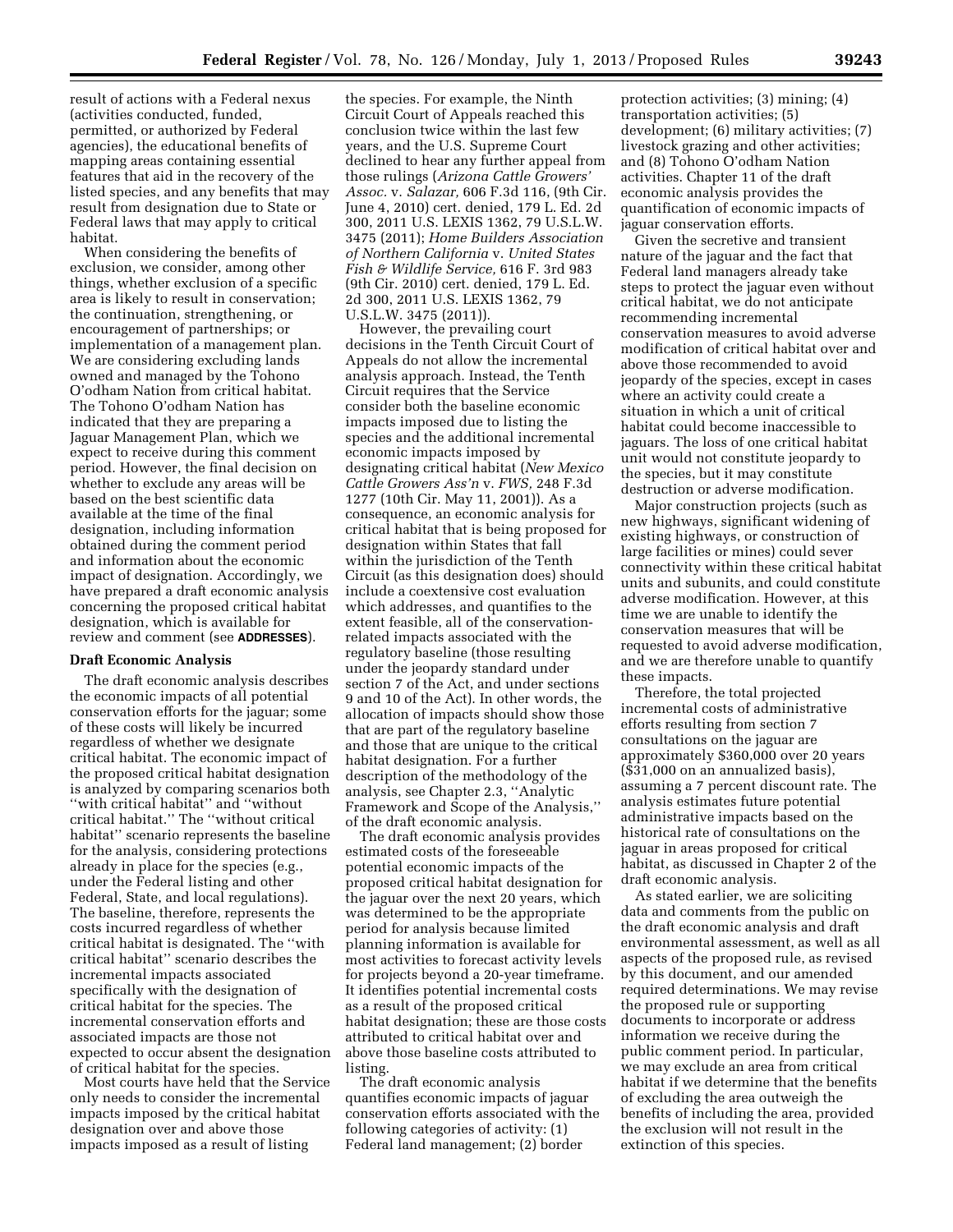# **Draft Environmental Assessment**

The purpose of the draft environmental assessment, prepared pursuant to the National Environmental Policy Act (NEPA) (42 U.S.C. 4321 *et seq.*), is to identify and disclose the environmental consequences resulting from the proposed action of designating critical habitat for the jaguar. In the draft environmental assessment, three alternatives are evaluated: The No Action Alternative; Alternative A, the proposed rule; and Alternative B, the proposed rule with exclusion and exemption areas. The no action alternative is required by NEPA for comparison to the other alternatives analyzed in the draft environmental assessment. The no action alternative is equivalent to no designation of critical habitat for the jaguar. Our preliminary determination is that designation of critical habitat for the jaguar will not have significant impacts on the environment. However, we will further evaluate this issue as we complete our final environmental assessment.

As we stated earlier, we are soliciting data and comments from the public on the draft environmental assessment, as well as all aspects of the proposed rule, the draft economic analysis, and our amended required determinations. We may revise the proposed rule or supporting documents to incorporate or address information we receive during the comment period on the environmental consequences resulting from our proposed designation of critical habitat.

### **Required Determinations—Amended**

In our August 20, 2012, proposed rule (77 FR 50214), we indicated that we would defer our determination of compliance with several statutes and executive orders until the information concerning potential economic impacts of the designation and potential effects on landowners and stakeholders became available in the draft economic analysis. We have now made use of the draft economic analysis data to make these determinations. In this document, we affirm the information in our proposed rule concerning Executive Orders (E.O.s) 12866 and 13563 (Regulatory Planning and Review), E.O. 13132 (Federalism), E.O. 12988 (Civil Justice Reform), E.O. 13211 (Energy, Supply, Distribution, and Use), the Unfunded Mandates Reform Act (2 U.S.C. 1501 *et seq.*), and the Paperwork Reduction Act of 1995 (44 U.S.C. 3501 *et seq.*). However, based on the draft economic analysis data, we are amending our required determinations concerning the Regulatory Flexibility Act (5 U.S.C. 601

*et seq.*), the National Environmental Policy Act (42 U.S.C. 4321 *et seq.*), E.O. 12630 (Takings), and the President's memorandum of April 29, 1994, ''Government-to-Government Relations with Native American Tribal Governments'' (59 FR 22951).

# *Regulatory Flexibility Act (5 U.S.C. 601 et seq.)*

Under the Regulatory Flexibility Act (RFA; 5 U.S.C. 601 *et seq.*), as amended by the Small Business Regulatory Enforcement Fairness Act of 1996 (SBREFA; 5 U.S.C. 801 *et seq.*), whenever an agency is required to publish a notice of rulemaking for any proposed or final rule, it must prepare and make available for public comment a regulatory flexibility analysis that describes the effects of the rule on small entities (i.e., small businesses, small organizations, and small government jurisdictions). However, no regulatory flexibility analysis is required if the head of the agency certifies the rule will not have a significant economic impact on a substantial number of small entities. The SBREFA amended the RFA to require Federal agencies to provide a certification statement of the factual basis for certifying that the rule will not have a significant economic impact on a substantial number of small entities. Based on our draft economic analysis of the proposed designation, we provide our analysis for determining whether the proposed rule would result in a significant economic impact on a substantial number of small entities. Based on comments we receive, we may revise this determination as part of our final rulemaking.

According to the Small Business Administration, small entities include small organizations such as independent nonprofit organizations; small governmental jurisdictions, including school boards and city and town governments that serve fewer than 50,000 residents; and small businesses (13 CFR 121.201). Small businesses include manufacturing and mining concerns with fewer than 500 employees, wholesale trade entities with fewer than 100 employees, retail and service businesses with less than \$5 million in annual sales, general and heavy construction businesses with less than \$27.5 million in annual business, special trade contractors doing less than \$11.5 million in annual business, and agricultural businesses with annual sales less than \$750,000. To determine if potential economic impacts to these small entities are significant, we considered the types of activities that might trigger regulatory impacts under this designation as well as types of

project modifications that may result. In general, the term ''significant economic impact'' is meant to apply to a typical small business firm's business operations.

To determine if the proposed designation of critical habitat for the jaguar would affect a substantial number of small entities, we considered the number of small entities affected within particular types of economic activities, such as mining, transportation construction, development, and agriculture and grazing. In order to determine whether it is appropriate for our agency to certify that the proposed rule would not have a significant economic impact on a substantial number of small entities, we considered each industry or category individually. In estimating the numbers of small entities potentially affected, we also considered whether their activities have any Federal involvement. Critical habitat designation will not affect activities that do not have any Federal involvement; designation of critical habitat only affects activities conducted, funded, permitted, or authorized by Federal agencies. Because the jaguar is listed as an endangered species under the Act, in areas where the jaguar is present, Federal agencies are required to consult with us under section 7 of the Act on activities they fund, permit, or implement that may affect the species. If we finalize this proposed critical habitat designation, consultations to avoid the destruction or adverse modification of critical habitat would be incorporated into the existing consultation process.

In the draft economic analysis, we evaluated the potential economic effects on small entities resulting from implementation of conservation actions related to the proposed designation of critical habitat for the jaguar. The designation of critical habitat for the jaguar is unlikely to directly affect any small entities. The costs associated with the designation are likely to be limited to the incremental impacts associated with administrative costs of section 7 consultations. Small entities may participate in section 7 consultation as a third party (the primary consulting parties being the Service and the Federal action agency). It is therefore possible that the small entities may spend additional time considering critical habitat due to the need for a section 7 consultation for the jaguar. Additional incremental costs of consultation that would be borne by the Federal action agency and the Service are not relevant to this screening analysis as these entities (Federal agencies) are not small. It is uncertain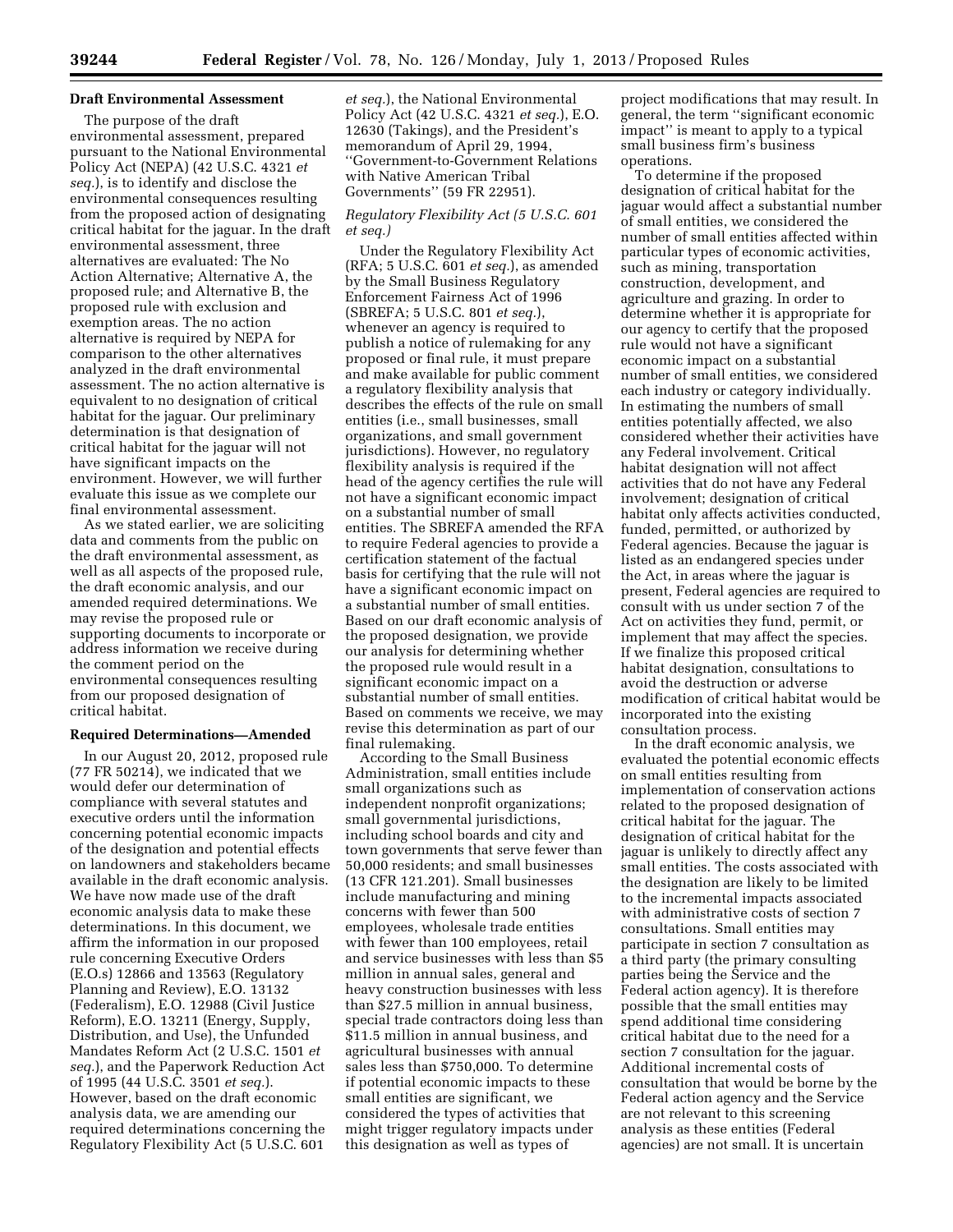whether any third parties involved with mining or transportation would be considered small entities when fully operational; however, assuming that they would qualify as small entities, the cost of consultation represents less than 1 percent of each company's annual revenues. Potential impacts to agriculture and grazing related to foregone Natural Resources Conservation Service (NRCS) funding are not quantified; however, we do not expect small entities to bear a direct burden. Please refer to the draft economic analysis of the proposed critical habitat designation for a more detailed discussion of potential economic impacts.

The Service's current understanding of recent case law is that Federal agencies are only required to evaluate the potential impacts of rulemaking on those entities directly regulated by the rulemaking; therefore, they are not required to evaluate the potential impacts to those entities not directly regulated. The designation of critical habitat for an endangered or threatened species only has a regulatory effect where a Federal action agency is involved in a particular action that may affect the designated critical habitat. Under these circumstances, only the Federal action agency is directly regulated by the designation, and, therefore, consistent with the Service's current interpretation of RFA and recent case law, the Service may limit its evaluation of the potential impacts to those identified for Federal action agencies. Under this interpretation, there is no requirement under the RFA to evaluate potential impacts to entities not directly regulated, such as small businesses. However, Executive Orders 12866 and 13563 direct Federal agencies to assess the costs and benefits of available regulatory alternatives in quantitative (to the extent feasible) and qualitative terms. Consequently, it is the current practice of the Service to assess to the extent practicable these potential impacts, if sufficient data are available, whether or not this analysis is believed by the Service to be strictly required by the RFA. In other words, while the effects analysis required under the RFA is limited to entities directly regulated by the rulemaking, the effects analysis under the Act, consistent with the E.O. regulatory analysis requirements, can take into consideration impacts to both directly and indirectly impacted entities, where practicable and reasonable.

In summary, we have considered whether the proposed designation would result in a significant economic impact on a substantial number of small entities. Information for this analysis was gathered from the Small Business Administration, stakeholders, and the Service. For the above reasons and based on currently available information, we certify that, if promulgated, the proposed critical habitat designation would not have a significant economic impact on a substantial number of small business entities. Therefore, an initial regulatory flexibility analysis is not required.

# *National Environmental Policy Act (42 U.S.C. 4321 et seq.)*

It is our position that, outside the jurisdiction of the U.S. Court of Appeals for the Tenth Circuit, we do not need to prepare environmental analyses as defined by NEPA (42 U.S.C. 4321 *et seq.*) in connection with designating critical habitat under the Act. We published a notice outlining our reasons for this determination in the **Federal Register** on October 25, 1983 (48 FR 49244). This position was upheld by the U.S. Court of Appeals for the Ninth Circuit (*Douglas County* v. *Babbitt,* 48 F.3d 1495 (9th Cir. 1995), cert. denied 516 U.S. 1042 (1996)). However, when the range of the species includes States within the Tenth Circuit, such as that of the jaguar, under the Tenth Circuit ruling in *Catron County Board of Commissioners* v. *U.S. Fish and Wildlife Service,* 75 F.3d 1429 (10th Cir. 1996), we will undertake a NEPA analysis for critical habitat designation. In accordance with the Tenth Circuit, we have completed a draft environmental assessment to identify and disclose the environmental consequences resulting from the proposed designation of critical habitat for the jaguar. Our preliminary determination is that the designation of critical habitat for the jaguar would not have significant impacts on the environment.

## *E.O. 12630 (Takings)*

In accordance with E.O. 12630 (Government Actions and Interference with Constitutionally Protected Private Property Rights), we have analyzed the potential takings implications of designating critical habitat for the jaguar in a proposed takings implications assessment. The economic analysis found that no significant economic impacts are likely to result from the designation of critical habitat for the jaguar. Based on information contained in the economic analysis and described within this document, it is not likely that economic impacts to a property owner would be of a sufficient magnitude to support a takings action. Therefore, the proposed takings implications assessment concludes that

this designation of critical habitat for the jaguar does not pose significant takings implications for lands within or affected by the designation. However, we will further evaluate this issue as we complete our final economic analysis.

# *Government-to-Government Relationship With Tribes*

On May 16, 2012, we sent a letter to the Tohono O'odham Nation (the one Tribe that owns and manages land within the proposed designation) and Bureau of Indian Affairs notifying them of our intent to propose critical habitat for the jaguar. On August 24, 2012, we notified all Tribes potentially affected by our proposal to designate jaguar critical habitat via email, then followed up by sending a letter to each Tribal leader on September 28, 2012. Potentially affected Tribes include: The Ak Chin Community, Gila River Indian Community, Hope Tribe, Pascua Yaqui Tribe, Salt River Pima Maricopa Indian Tribe, San Carlos Apache Tribe, Tohono O'odham Tribe, and White Mountain Apache Tribe. Additionally, on September 27, 2012, we met with Tohono O'odham Nation staff to discuss the proposed designation.

# **Authors**

The primary authors of this notice are the staff members of the Arizona Ecological Services Fish and Wildlife Office, Southwest Region, U.S. Fish and Wildlife Service.

### **List of Subjects in 50 CFR Part 17**

Endangered and threatened species, Exports, Imports, Reporting and recordkeeping requirements, Transportation.

#### **Proposed Regulation Promulgation**

Accordingly, we propose to further amend part 17, subchapter B of chapter I, title 50 of the Code of Federal Regulations, as proposed to be amended on August 20, 2012, at 77 FR 50214, as set forth below:

# **PART 17—ENDANGERED AND THREATENED WILDLIFE AND PLANTS**

■ 1. The authority citation for part 17 continues to read as follows:

**Authority:** 16 U.S.C. 1361–1407; 16 U.S.C. 1531–1544; 16 U.S.C. 4201–4245; Pub. L. 99– 625, 100 Stat. 3500; unless otherwise noted. ■ 2. Amend § 17.95, the entry proposed for ''Jaguar (*Panthera onca*)'' at 77 FR 50214, by revising paragraphs (a)(2),  $(a)(5)$ ,  $(a)(6)$ , and  $(a)(7)$  to read as follows:

**§ 17.95 Critical habitat—fish and wildlife.** 

\* \* \* \* \*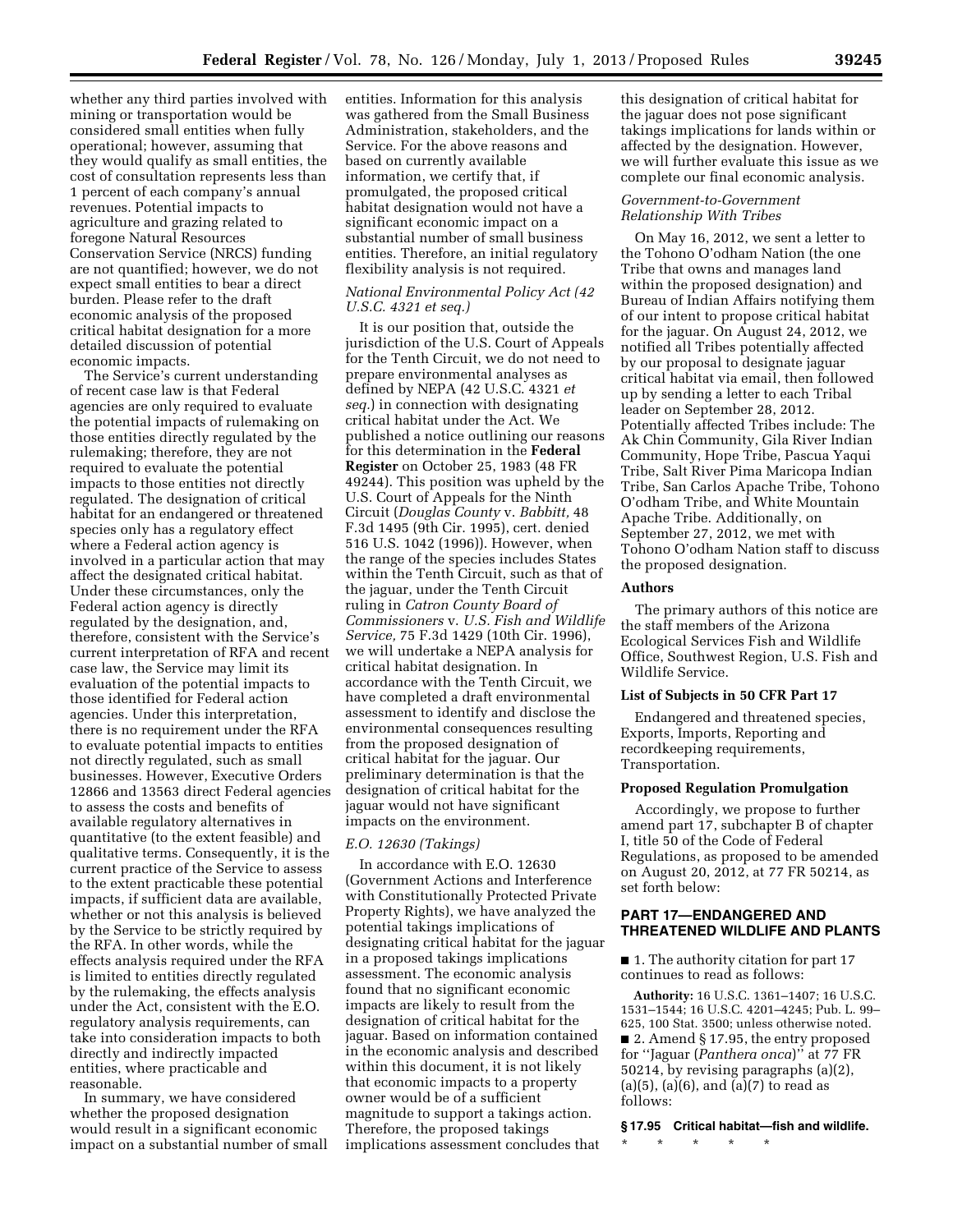(a) *Mammals.*  \* \* \* \* \* Jaguar (*Panthera onca*)

\* \* \* \* \* (2) Within these areas, the primary constituent elements of the physical or biological feature essential to the conservation of jaguar consist of expansive open spaces in the southwestern United States of at least 100 square kilometers (km) (38.6 square miles (mi)) in size which:

(i) Provide connectivity to Mexico;

(ii) Contain adequate levels of native prey species, including deer and

javelina, as well as medium-sized prey such as coatis, skunks, raccoons, or jackrabbits;

(iii) Include surface water sources available within 20 km (12.4 mi) of each other;

(iv) Contain from greater than 1 to 50 percent canopy cover within Madrean evergreen woodland, generally recognized by a mixture of oak, juniper, and pine trees on the landscape, or semidesert grassland vegetation communities, usually characterized by *Pleuraphis mutica* (tobosagrass) or

*Bouteloua eriopoda* (black grama) along with other grasses;

(v) Are characterized by intermediately, moderately, or highly rugged terrain;

(vi) Are characterized by minimal to no human population density, no major roads, or no stable nighttime lighting over any 1-square-km (0.4-square-mi) area; and

(vii) Are below 2,000 meters (6,562 feet) in elevation.

\* \* \* \* \* (5) Index map follows: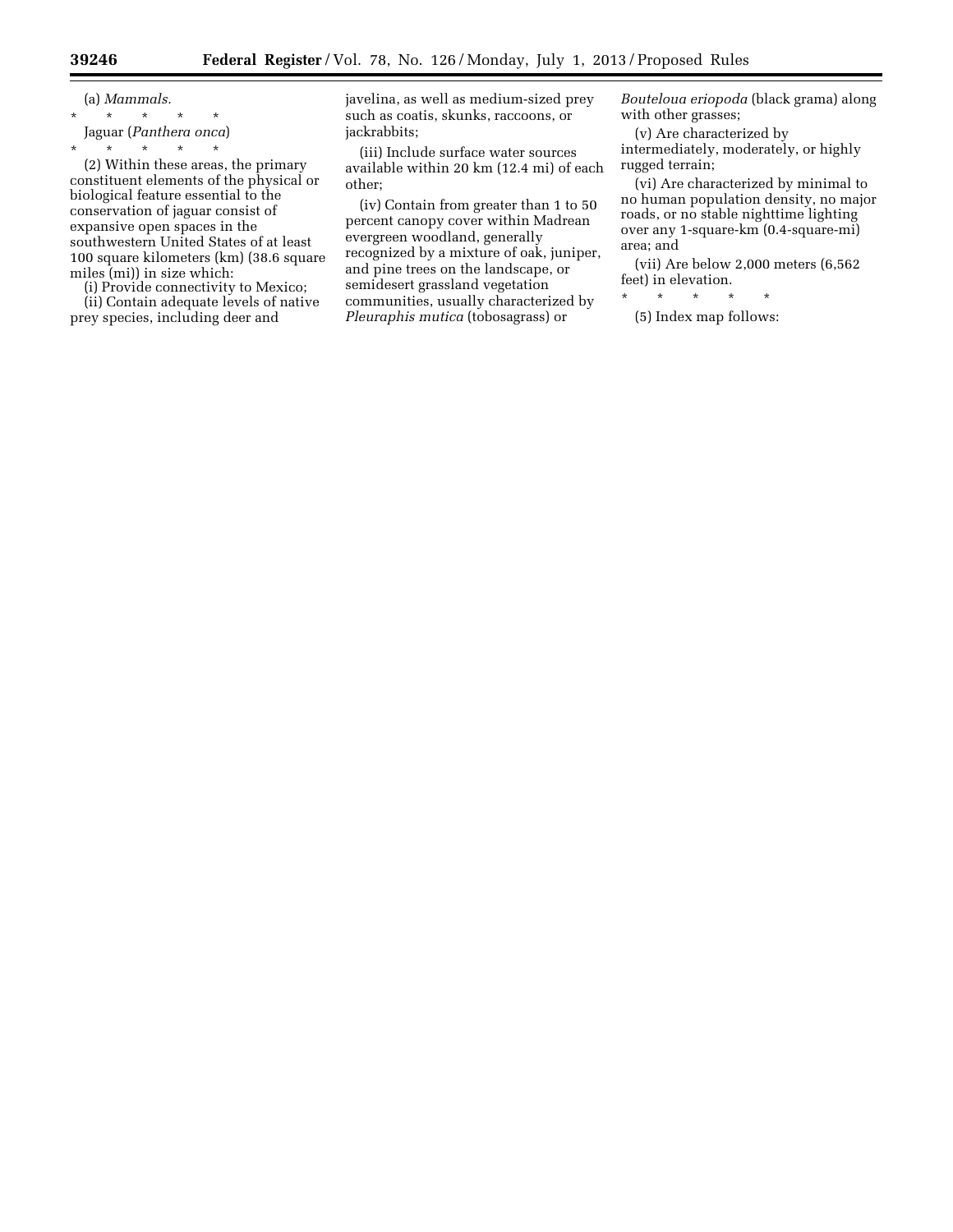

**BILLING CODE 4310–55–P** (6) Units 1, 2, 3, and 4: Baboquivari, Atascosa, Patagonia, and Whetstone

Units, Pima, Santa Cruz, and Cochise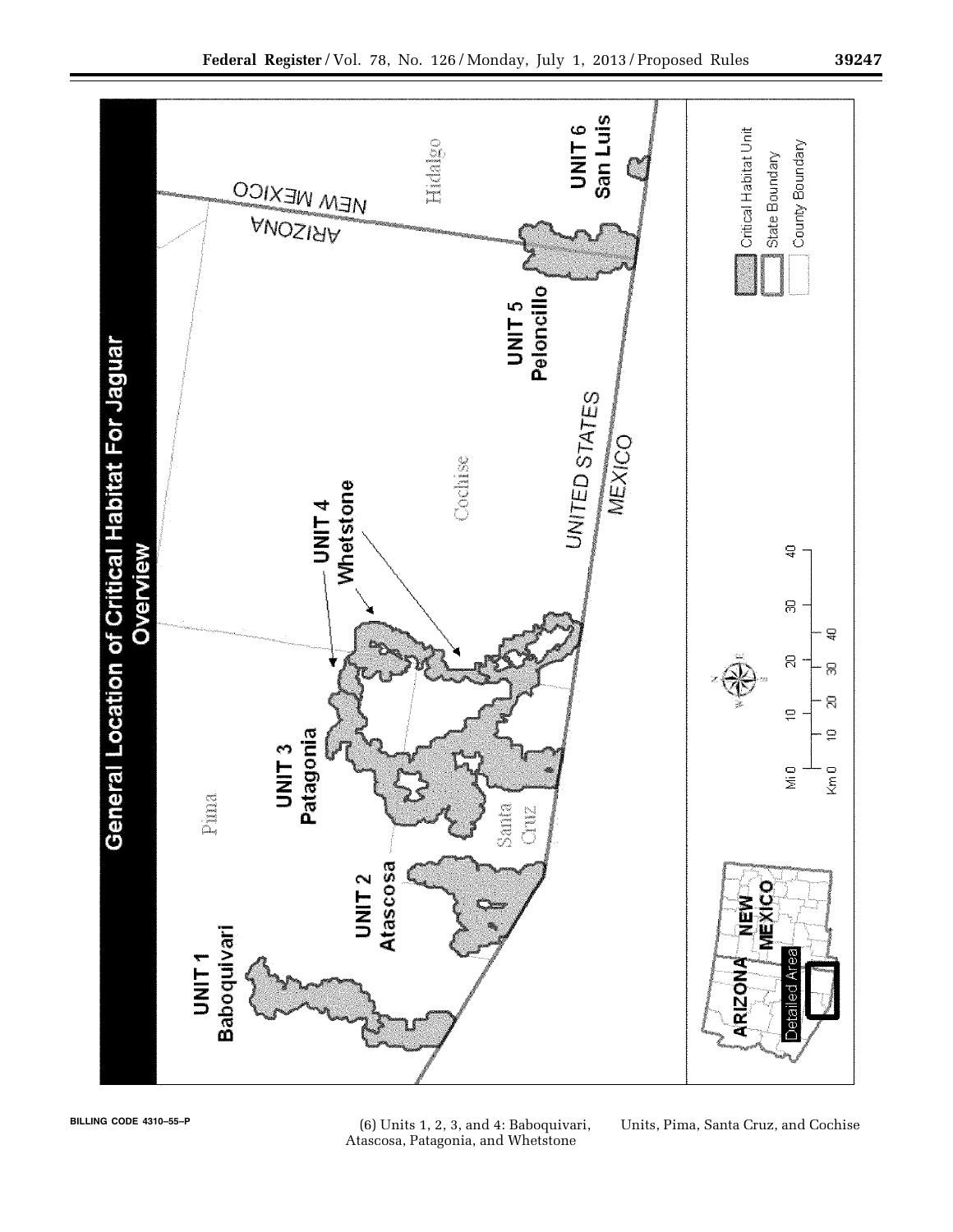۳

Counties, Arizona. Map of Units 1, 2, 3, and 4 follows:

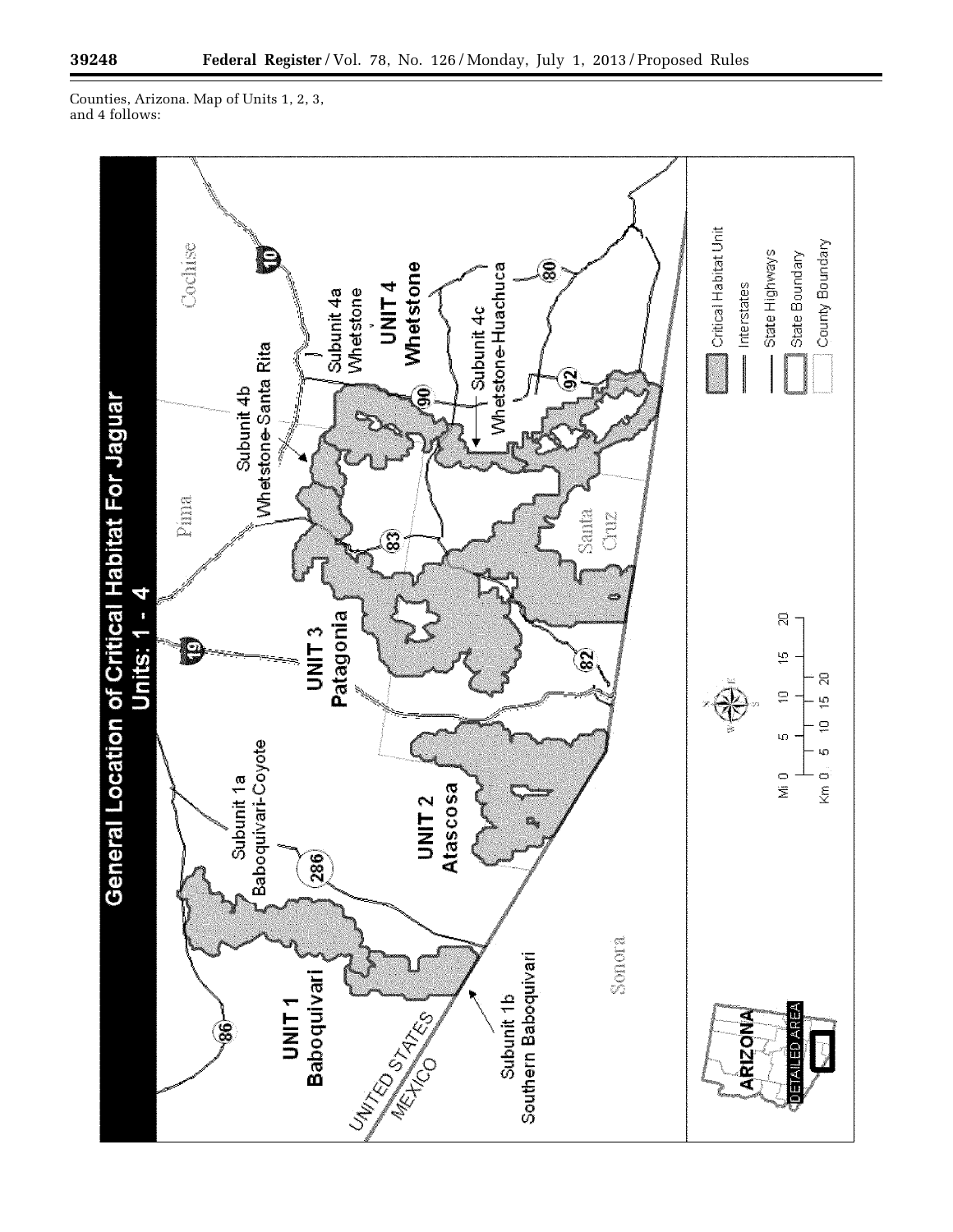(7) Units 5 and 6: Peloncillo and San Luis Units, Cochise County, Arizona,

and Hidalgo County, New Mexico. Map of Units 5 and 6 follows: